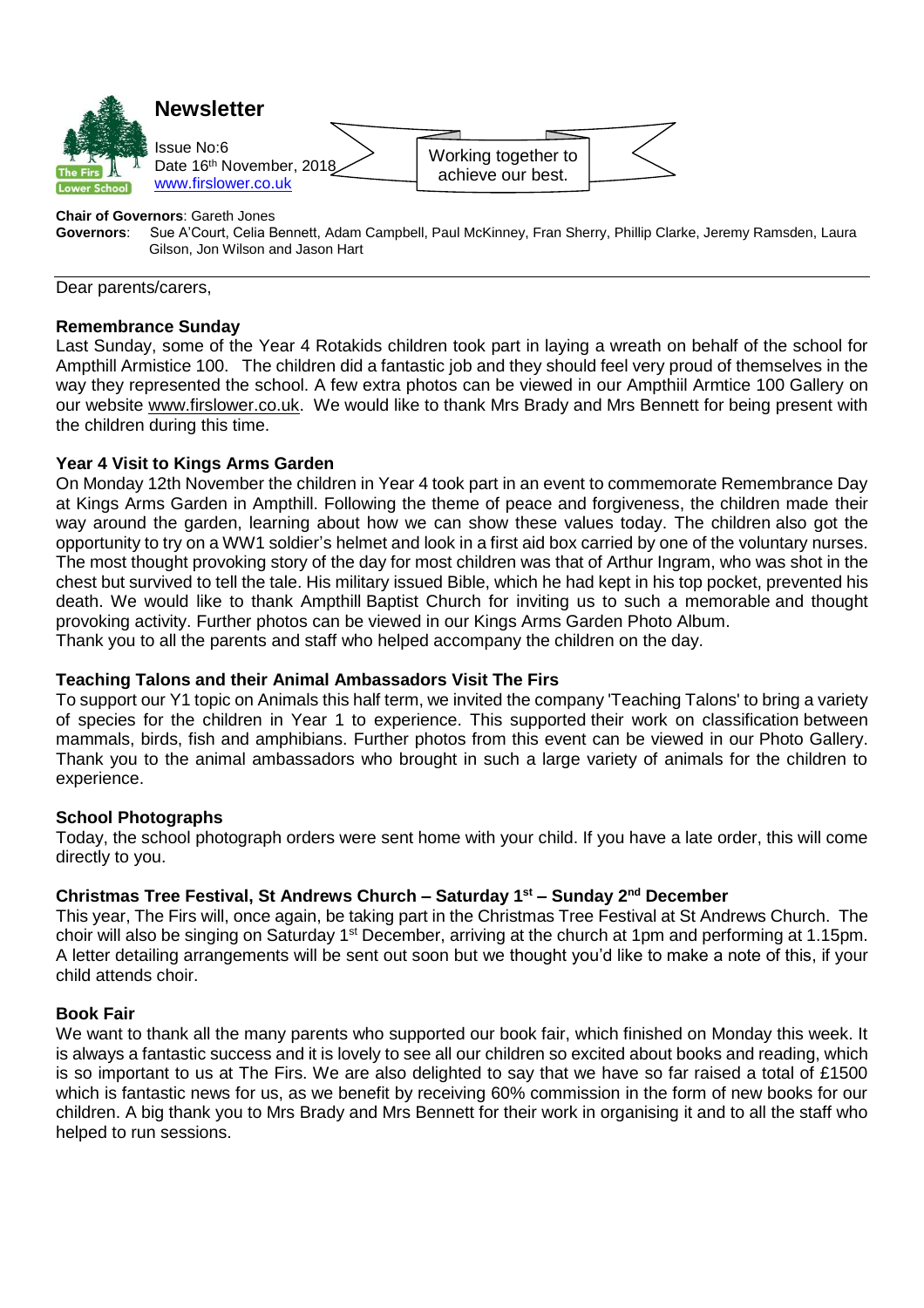# **Santa Scooter Challenge**

Advance warning that we will be working with Alistair Barclay from Sustrans by taking part in their Santa Challenge. This will be about encouraging children to walk, cycle or scoot to school in the week beginning Monday 26<sup>th</sup> November. More information will follow next week.

# **Children In Need**

The children have had a fantastic time taking part in our dress down day, many choosing to dress up as a superhero or their favourite character. We are very grateful for the kind generosity of all our parents, their contributions allowing us to raise £230 which will be donated to Children In Need – thank you.

## **Anti-Bullying Week**

We began our work on Anti Bullying Week by thinking about what bullying is. We agreed that it wasn't when one thing happens like falling out with someone, even though that can upset us. We agreed it can be a whole range of unkind things that happen again and again over a period of time and make someone feel really unhappy.

We also remembered the anti-bullying pledge we all signed up to in Anti Bullying Week last year:

## The Firs anti-bullying Pledge:

# **We believe bullying is nasty, mean and unkind. At The Firs we believe in living together in peace and we will not bully or upset people. We will stand up to bullying!**

## **If we feel someone is bullying us or anyone else, we will say 'stop!' and ask for help.**

Year R have been using our superhero theme to talk with the children about looking after each other, helping others when they need help and being kind and caring to others.

Year 1 have been thinking about the qualities that make a good friend and writing the key things they are looking for in a friend on a hand print.

Year 2 are thinking about how bullying makes people feel and the need to stop it happening at The Firs. They are making anti bullying posters that they will be finishing off next week.

Year 3 have followed up on a Pixar video, used in assembly, which explores how bullying springs from people being different to one another. They are thinking about how we should celebrate differences between us.

Year 4 have been looking at BBC Bite Size videos on bullying and discussing the behaviours that are linked with bullying and the consequences of bullying. They have been learning about Martin Luther King and his 'I have a dream speech' thinking about equality and the rights we all have to be happy and have the same opportunities. They have looked at some data on bullying and the impact it has on people.

They have also begun to take groups of pupils to sign up to our anti bullying pledge (see above). It will be displayed in the school hall, once everyone has signed up.

This afternoon, Darren Coleman, father of a child at our school, came to talk to the children in Years 2, 3 and 4 about bullying, the different kinds of bullying and what to do if the children or someone they know are being bullied. He was a victim of bullying himself and his presentation was a very thought provoking, fact finding eye opener to bullying. For more details about this please visit [www.kickoutbullying.com.](http://www.kickoutbullying.com/) We would like to thank Darren for coming into school and for giving such an informative and interesting presentation to some of our children.

## **Staffing News**

We are very sad that Heather Edwards, our Kids' Club Leader will be retiring from her post at the end of this term. Heather has been working at our school since 2005 and in 2007, she took on the role of Kids' Club Leader. Our Kid's Club is a very popular club and the children are very happy and well cared for by our kind and caring staff. We are very aware that this nurturing culture has been a happy result of Heather's very